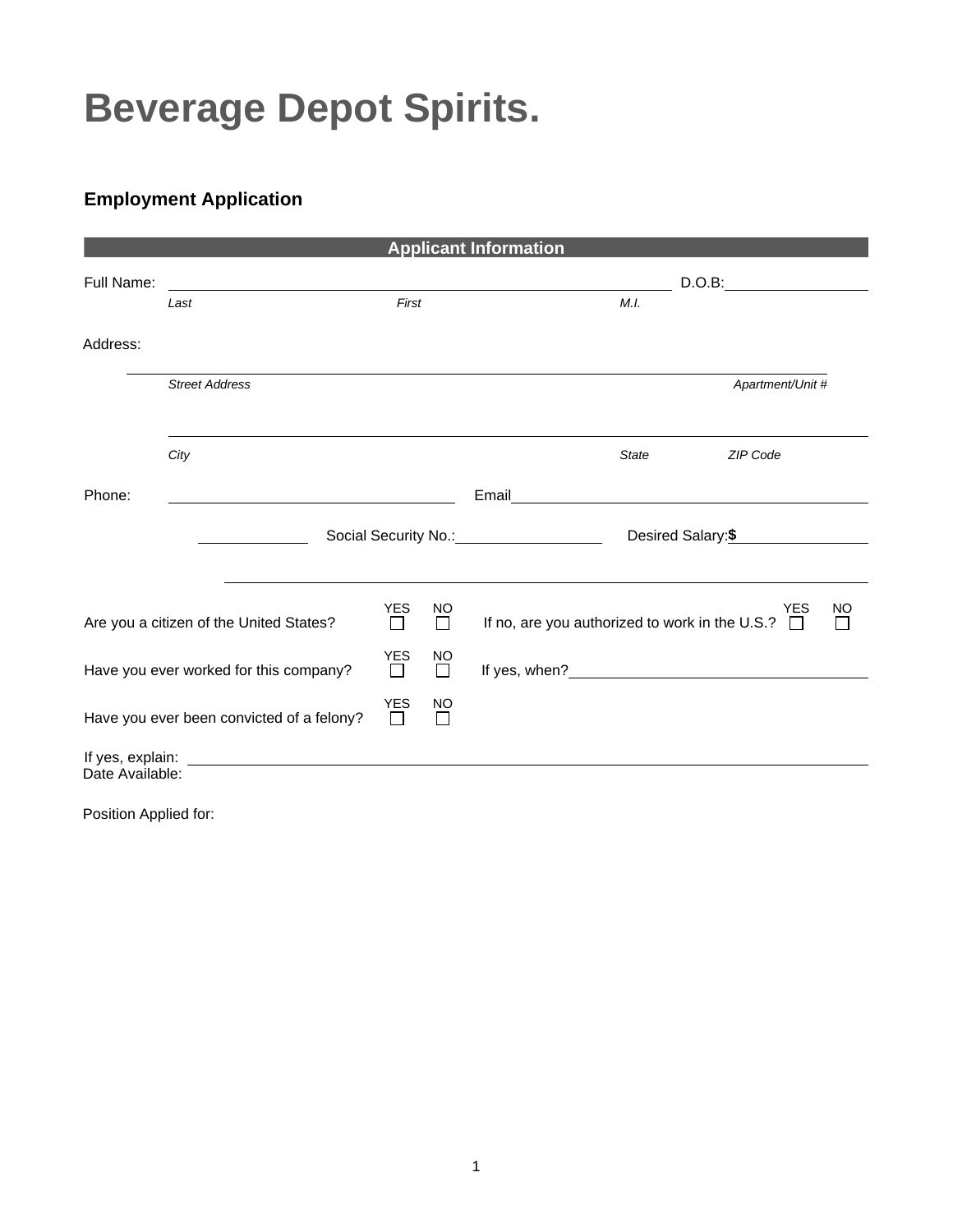|                                        |                                            | <b>Education</b>                                                                                                                                                                                                                     |                       |               |                                       |  |
|----------------------------------------|--------------------------------------------|--------------------------------------------------------------------------------------------------------------------------------------------------------------------------------------------------------------------------------------|-----------------------|---------------|---------------------------------------|--|
| High School:                           |                                            |                                                                                                                                                                                                                                      |                       |               |                                       |  |
| From:<br>and the state of the state of |                                            | To: Did you graduate?                                                                                                                                                                                                                | <b>YES</b><br>$\Box$  | NO.<br>$\Box$ |                                       |  |
|                                        |                                            |                                                                                                                                                                                                                                      |                       |               |                                       |  |
| From:                                  |                                            | To: ___________Did you graduate?                                                                                                                                                                                                     | <b>YES</b><br>$\Box$  | NO<br>П       |                                       |  |
| Other:                                 | Address:                                   |                                                                                                                                                                                                                                      | <b>YES</b><br>$\perp$ | NO            |                                       |  |
| From:<br><u> 1999 - Jan Jan Jawa</u>   |                                            | Did you graduate?                                                                                                                                                                                                                    |                       |               |                                       |  |
| <b>References</b>                      |                                            |                                                                                                                                                                                                                                      |                       |               |                                       |  |
|                                        | Please list three professional references. |                                                                                                                                                                                                                                      |                       |               |                                       |  |
|                                        |                                            |                                                                                                                                                                                                                                      |                       |               |                                       |  |
| Company:                               |                                            |                                                                                                                                                                                                                                      |                       |               | Phone:                                |  |
| Address:                               |                                            |                                                                                                                                                                                                                                      |                       |               |                                       |  |
|                                        |                                            |                                                                                                                                                                                                                                      |                       |               |                                       |  |
| Company:                               |                                            | <u>and the contract of the contract of the contract of the contract of the contract of the contract of the contract of the contract of the contract of the contract of the contract of the contract of the contract of the contr</u> |                       |               | Phone: _______________________        |  |
|                                        |                                            |                                                                                                                                                                                                                                      |                       |               |                                       |  |
|                                        |                                            |                                                                                                                                                                                                                                      |                       |               | Relationship: _______________________ |  |
| Company:                               |                                            | the control of the control of the control of the control of the control of the control of the control of the control of the control of the control of the control of the control of the control of the control of the control        |                       |               |                                       |  |
| Address:                               |                                            |                                                                                                                                                                                                                                      |                       |               |                                       |  |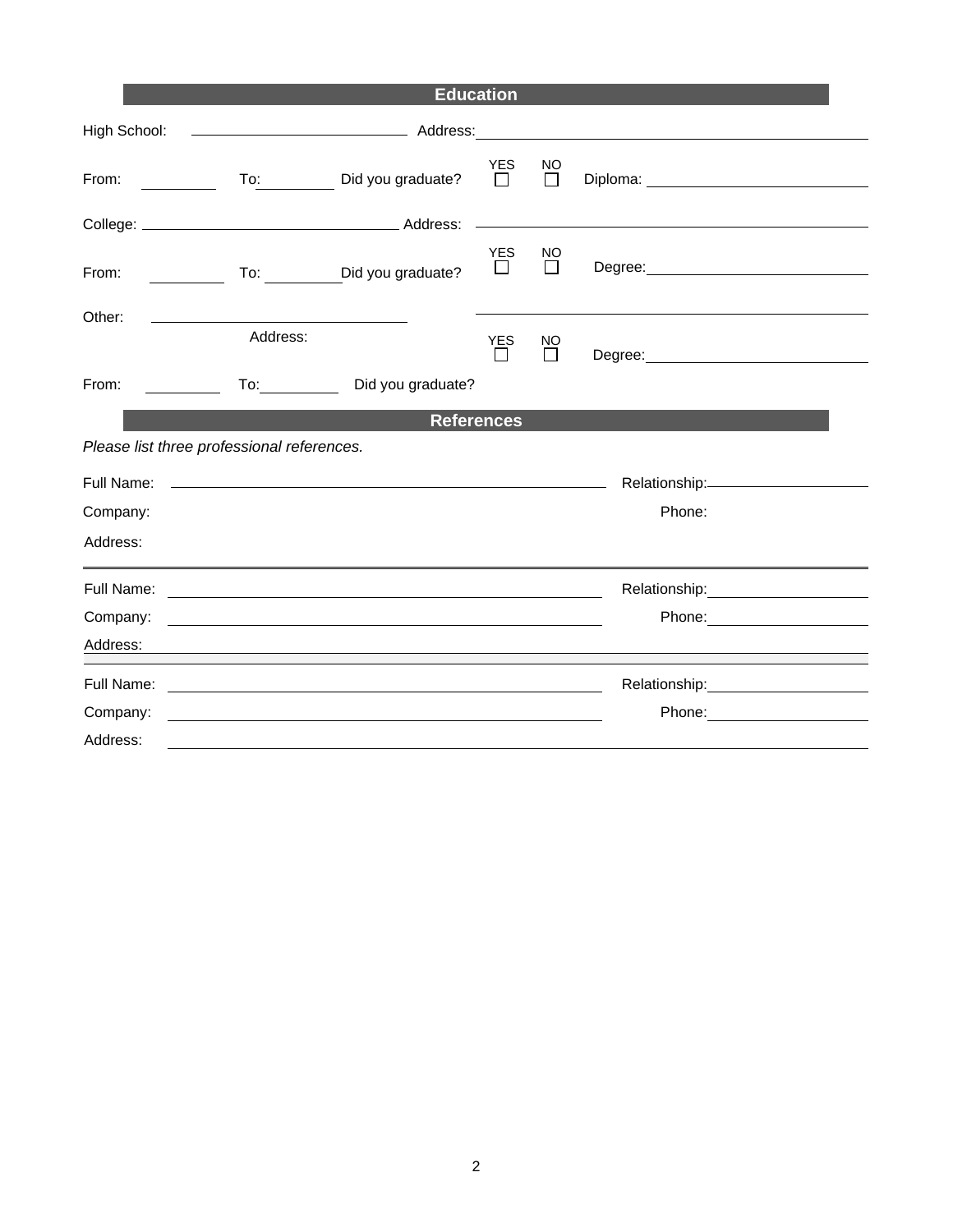|                         | <b>Previous Employment</b>                                                                                            |                            |                     |                                                                                                                                                                                                                                  |                                                                                                                                                                                                                                        |  |
|-------------------------|-----------------------------------------------------------------------------------------------------------------------|----------------------------|---------------------|----------------------------------------------------------------------------------------------------------------------------------------------------------------------------------------------------------------------------------|----------------------------------------------------------------------------------------------------------------------------------------------------------------------------------------------------------------------------------------|--|
| Company:                | <u> 1989 - Johann John Stone, markin sanat masjid asl nashrida ma'lumot olib ma'lumot boʻlgan ma'lumot boʻlgan m</u>  |                            |                     |                                                                                                                                                                                                                                  |                                                                                                                                                                                                                                        |  |
| Address:                |                                                                                                                       |                            |                     |                                                                                                                                                                                                                                  | Supervisor: Supervisor:                                                                                                                                                                                                                |  |
| Job Title:              | Starting Salary: \$                                                                                                   |                            | Ending Salary: \$   |                                                                                                                                                                                                                                  |                                                                                                                                                                                                                                        |  |
|                         |                                                                                                                       |                            |                     |                                                                                                                                                                                                                                  |                                                                                                                                                                                                                                        |  |
| From:                   |                                                                                                                       |                            |                     |                                                                                                                                                                                                                                  |                                                                                                                                                                                                                                        |  |
|                         | May we contact your previous supervisor for a reference?                                                              | <b>YES</b>                 | NO.<br>$\mathsf{L}$ |                                                                                                                                                                                                                                  |                                                                                                                                                                                                                                        |  |
| Company:                | <u> 1980 - Johann Barbara, martin amerikan basar dan berasal dan berasal dalam basar dalam basar dalam basar dala</u> |                            |                     |                                                                                                                                                                                                                                  |                                                                                                                                                                                                                                        |  |
| Address:                | <u> 1989 - Johann Stein, marwolaethau a bhann an t-Amhain ann an t-Amhain an t-Amhain an t-Amhain an t-Amhain an </u> |                            |                     |                                                                                                                                                                                                                                  | Supervisor: Supervisor:                                                                                                                                                                                                                |  |
| Job Title:              |                                                                                                                       |                            |                     | Ending Salary: \$                                                                                                                                                                                                                |                                                                                                                                                                                                                                        |  |
|                         |                                                                                                                       |                            |                     |                                                                                                                                                                                                                                  |                                                                                                                                                                                                                                        |  |
| From:                   |                                                                                                                       |                            |                     |                                                                                                                                                                                                                                  | Reason for Leaving:<br><u>contract and the contract of the set of the set of the set of the set of the set of the set of the set of the set of the set of the set of the set of the set of the set of the set of the set of the se</u> |  |
|                         | May we contact your previous supervisor for a reference?                                                              | <b>YES</b><br>$\mathbf{1}$ | NO.<br>$\perp$      |                                                                                                                                                                                                                                  |                                                                                                                                                                                                                                        |  |
|                         |                                                                                                                       |                            |                     |                                                                                                                                                                                                                                  |                                                                                                                                                                                                                                        |  |
| Company:                | <u> 1989 - Johann Barn, amerikansk politiker (d. 1989)</u>                                                            |                            |                     |                                                                                                                                                                                                                                  |                                                                                                                                                                                                                                        |  |
| Address:                | <u> 1980 - Johann Barn, fransk politik (f. 1980)</u>                                                                  |                            |                     |                                                                                                                                                                                                                                  |                                                                                                                                                                                                                                        |  |
| Job Title:              | <u> 1989 - Johann Barn, mars eta bainar eta idazlea (</u>                                                             |                            | Starting Salary: \$ |                                                                                                                                                                                                                                  | Ending Salary: \$                                                                                                                                                                                                                      |  |
| Responsibilities:       |                                                                                                                       |                            |                     |                                                                                                                                                                                                                                  |                                                                                                                                                                                                                                        |  |
| From:                   |                                                                                                                       |                            |                     | Reason for Leaving:<br>Notice that the set of the set of the set of the set of the set of the set of the set of the set of the set of the set of the set of the set of the set of the set of the set of the set of the set of th |                                                                                                                                                                                                                                        |  |
|                         | May we contact your previous supervisor for a reference?                                                              | <b>YES</b>                 | <b>NO</b>           |                                                                                                                                                                                                                                  |                                                                                                                                                                                                                                        |  |
| <b>Military Service</b> |                                                                                                                       |                            |                     |                                                                                                                                                                                                                                  |                                                                                                                                                                                                                                        |  |
| Branch:                 |                                                                                                                       |                            |                     |                                                                                                                                                                                                                                  |                                                                                                                                                                                                                                        |  |
| Rank at Discharge:      | If other than honorable, explain:                                                                                     |                            | Type of Discharge:  |                                                                                                                                                                                                                                  |                                                                                                                                                                                                                                        |  |
|                         |                                                                                                                       |                            |                     |                                                                                                                                                                                                                                  |                                                                                                                                                                                                                                        |  |

## **Disclaimer and Signature**

*I certify that my answers are true and complete to the best of my knowledge.* 

*If this application leads to employment, I understand that false or misleading information in my application or interview may result in my release.*